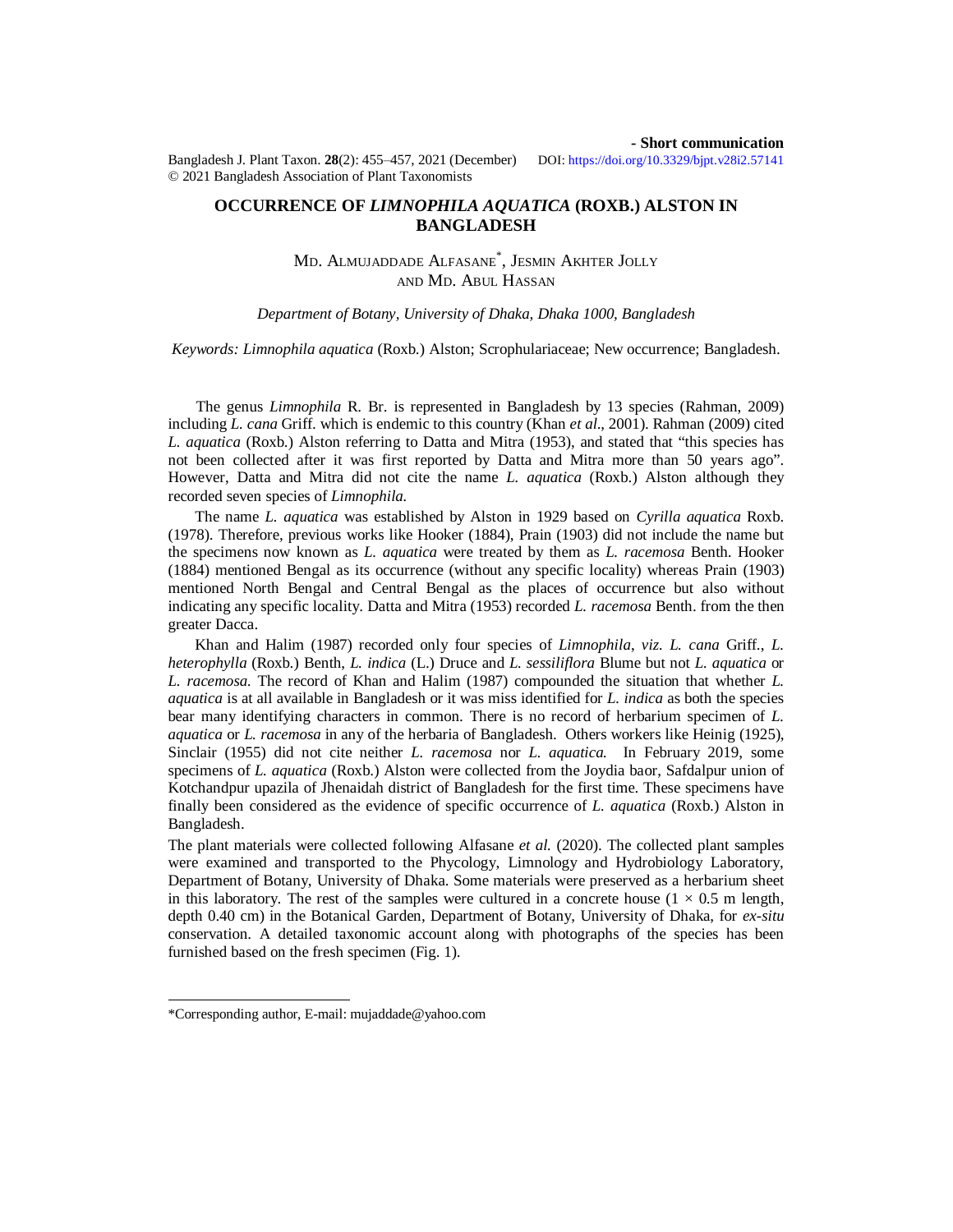*Limnophila aquatica* (Roxb.) Alston., Ann. R. Bot. Gard. Peradeniya 11:205 (1929)

Synonym: *Cyrilla aquatica* Roxb. (1805), *Diceros aquaticus* (Roxb.) Moon (1824), *Limnophila hyssopifolia* Roth (1821), *L. racemosa* Benth. (1835), *Terebinthina racemosa* (Benth.) Kuntze, *Ambulia racemosa* (Benth.) Baill. *ex* Wettst. (1891).

*English name:* Giant ambulia



Fig. 1. *Limnophila aquatica* (Roxb.) Alston. A. A view of habit B. Mature plant with flower, C. Two types of whorled leaves, D. Open flowers with different lobes. E-F. LS of flower with different parts.

 Stem rooting at lower nodes, erect, up to 50 cm high, 7-16 cm width, basal part usually submerged, thick, tumid at nodes. Leaves fine, pine-like, bushy, upper leaves crenulate, opposite or in verticals of 3, ovate-lanceolate to oblong-lanceolate, 2.7-6.8 x 0.7-2.0 cm, rounded and semiamplexicaul at base, acuminate at apex, finely spinulose-serrate, strongly 3-5-nerved at base,